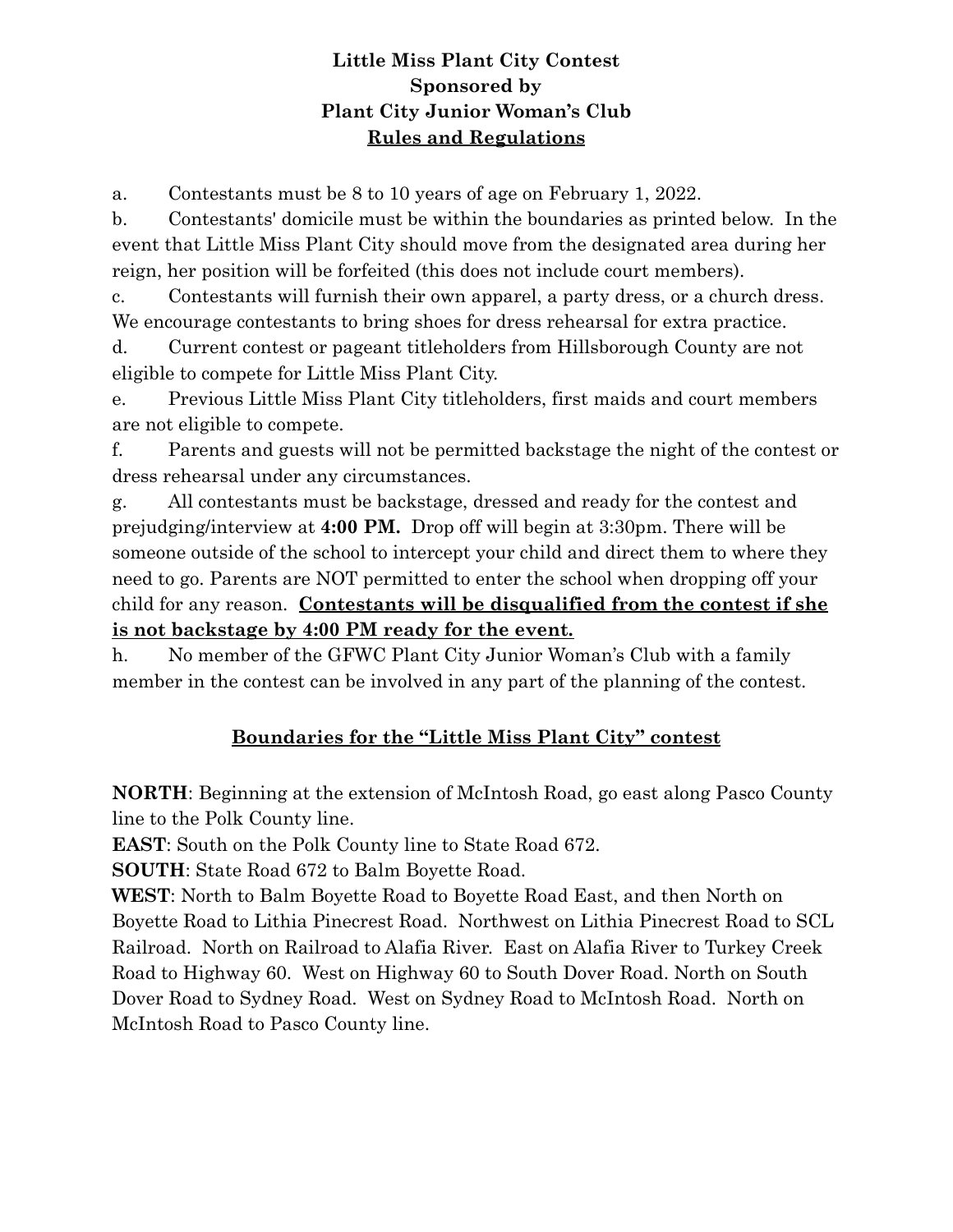## **Important information and dates to remember \*\*LMPC is a fundraiser. Money raised benefits our Annual Shoe Project. \*\***

**Registration: \*\*ONLINE REGISTRATION ONLY\*\*** Wednesday, January 22, 2022. Registration application found at GFWCPLANTCITYJUNIORS.COM under the LMPC tab. Registration fee is \$60.00 per contestant. There is a \$3 fee for using PayPal.Contestant applications will be available on a first-come, first-serve basis and will be limited to 50 contestants. We will offer a wait list, should there be a need for one. Contestants will be moved from the waitlist to contest should a contestant drop out or is unable to complete the required first meeting.

**Workshop (Mandatory):** The workshop will take place Thursday, March 29th, 2022 from 6:00 PM to 8:00 PM at First United Methodist Church, located at 303 N. Evers Street, Plant City, FL 33563. Contestants must attend the workshop. Failure to attend the workshop is cause for elimination from the contest. If for any reason you cannot attend, you must contact the LMPC Chair prior to the workshop date to be excused. Pictures will be taken at the workshop for the program. Please have your child wear a **solid color** shirt of the parent and/or contestant's choice. This picture will be taken at the workshop by a photographer provided by the GFWC PCJWC and used in the program as a "head shot" of the contestant.

**Sponsorships:** In efforts to raise funds for our Annual Shoe Project, contestants Contestants will need to attain at least \$100 worth of ads. You may go to local businesses, as well as friends and family.

Sponsorships are available for the following prices:

| 1. Full page color advertisement / B&W     | \$300 / \$200 |
|--------------------------------------------|---------------|
| 2. Half page color advertisement / B&W     | \$200 / \$150 |
| 3. Quarter page color advertisement / B&W  | $$150/$ \$75  |
| 4. Business card color advertisement / B&W | $$75/$ \$25   |

**"Love Notes"** will also be available for purchase BEFORE the workshop for \$10.00 each **(PayPal). They are limited to ten words and a picture may not be included.** All monies for sponsorships and advertisements, including the "Love Notes" are due April 1, 2022. Information on ad size and dimensions will be emailed to parents when the confirmation email has been sent (Feb. 19). **Money for advertisement and sponsorships are non-refundable.**

**Tickets:** Tickets will be \$10.00 each **(cash or PayPal).** Tickets will be pre-sold during the workshop. Tickets purchased the day of the event will be \$15.00 each.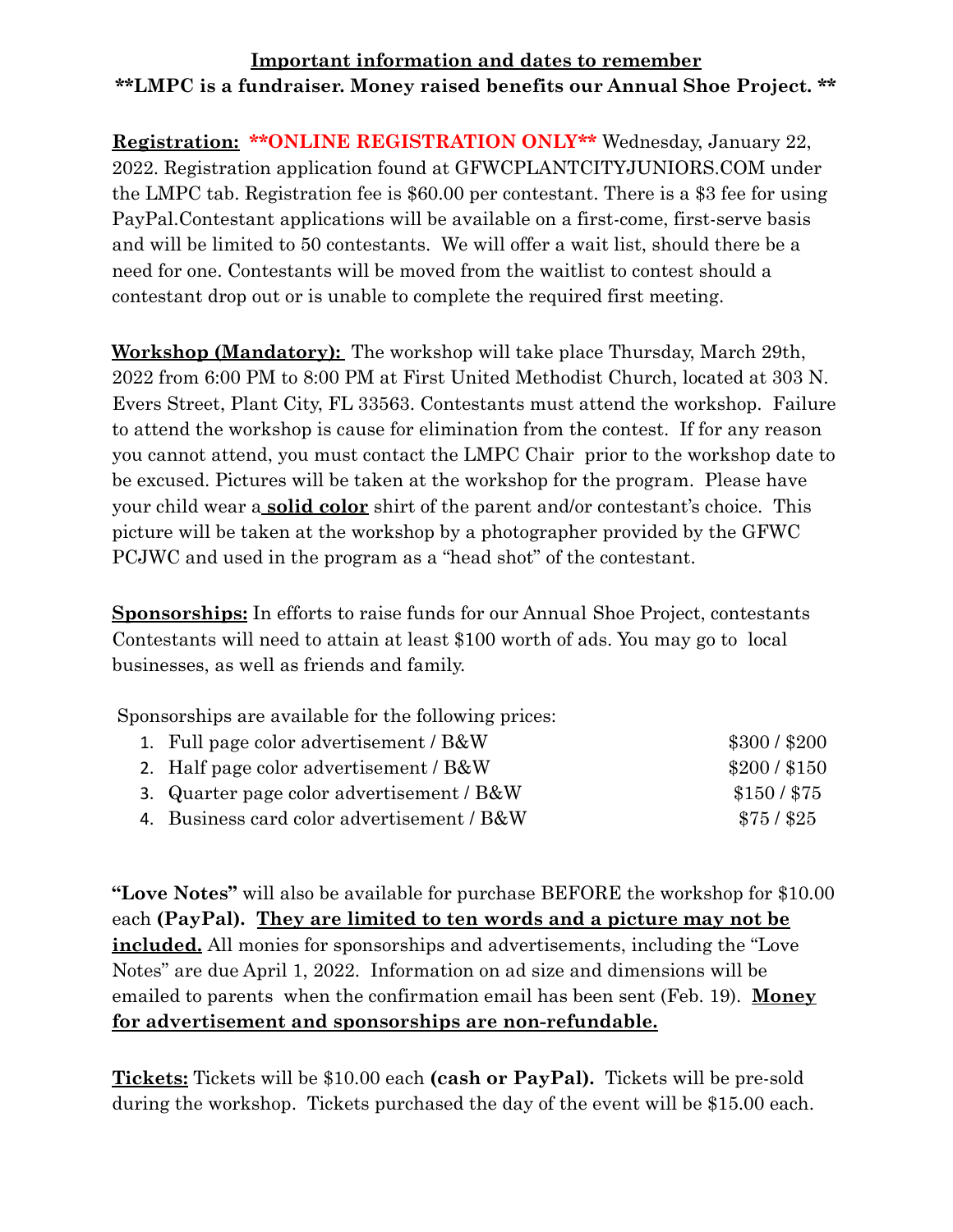Tickets the night of the event will go on sale at 5:00 PM. Doors to the auditorium will open at 5:30 p.m.

**Programs:** Programs will be pre-sold at the workshop for \$12.00 each (cash or PayPal only). After workshop programs will be \$18.00.

**Dress Rehearsal:** The dress rehearsal will take place on Friday, April 29, 2022 at 6:00 PM at the Plant City High School Auditorium. **PLEASE BE PROMPT**. Rehearsal is mandatory for all contestants, **NO EXCEPTIONS**. Failure to attend will result in elimination from the contest. Please allow your child to wear comfortable clothing. We do encourage contestants to bring the shoes they plan to wear for the contest to practice on stage. We will be going through all routines on stage at rehearsal. Parents are invited to stay and watch the rehearsal. We have limited time to rehearse and will start on time. **DON'T BE LATE.**

**Contest:** The Little Miss Plant City contest will be held Saturday, Apri 30, 2022 at 6:00 PM. **All contestants must be dropped off backstage at 4:00 PM dressed and ready for pre-judging.** A late arrival will result in elimination from the contest. The backstage area will be closed to everyone except contestants, contest directors and committee members. GFWC Plant City Junior Woman's Club members with a family member participating will not be allowed backstage. Contestants will be allowed to bring in a small zip-lock bag with their belongings (lip-gloss, bobby pins, small snacks like pretzels, and a small water bottle) with them backstage. **NO CANDY, GUM OR COLORED DRINKS ARE PERMITTED.** GFWC PCJWC will not be responsible for the return of any items. **NO** cell phones or electronics, such as tablets are permitted backstage. If your child brings either of these items they will be confiscated and returned after the contest.

**Judging Procedure:** A Little Miss Plant City committee team will secure five (5) judges for the evening of the contest. All contestants will be judged on Personality, Appearance, and Stage Presence. Top 10 will then be judged on Public Speaking, via the Question provided at Workshop. The question portion is timed; each contestant will have 30 seconds to answer the question provided. A tenth of a point will be deducted per second over the allotted 30. Personality is based on pre-judging during the interview backstage. This is **NOT** a beauty pageant. Judges' score sheets will not be discussed or reviewed by contestants, contestant's parents or committee members. Our CPA will tally the score sheets backstage in a private room. Judges' decisions will be final and score sheets will be destroyed. In the event of a tie for top 10, the personality score will be used to determine the winner. In the event of a tie determining court position, the stage presence score will be used to determine the Court Member positions.